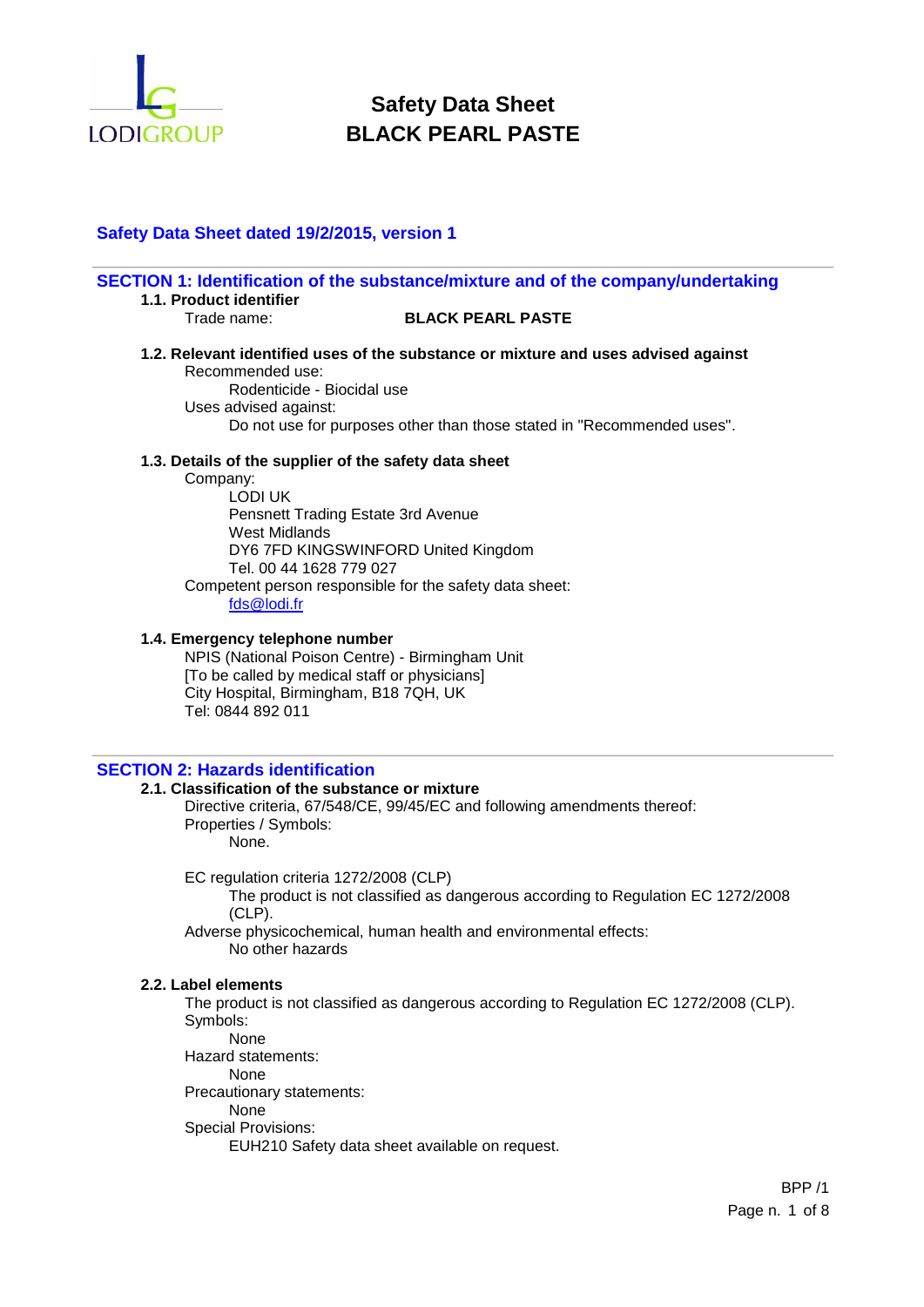

Special provisions according to Annex XVII of REACH and subsequent amendments: None

#### **2.3. Other hazards**

vPvB Substances: None - PBT Substances: None Other Hazards: No other hazards

#### **SECTION 3: Composition/information on ingredients**

## **3.1. Substances**

This SDS concerns a mixture, see 3.2.

#### **3.2. Mixtures**

Hazardous components within the meaning of EEC directive 67/548 and CLP regulation and related classification:

4% Chloralose Technical Grade Index number: 605-013-00-0, CAS: 15879-93-3, EC: 240-016-7 Xn; R20/22  $\bigcirc$  3.1/4/Inhal Acute Tox. 4 H332



 $\bigcirc$  3.1/4/Oral Acute Tox. 4 H302

#### **SECTION 4: First aid measures**

#### **4.1. Description of first aid measures**

In case of skin contact:

Remove contaminated clothing, wash skin with soap and rinse thoroughly with water. Do not use solvents or thinners.

In case of eyes contact:

Wash thoroughly under a trickle of water (warm if possible) for several minutes, holding the eyelids open under the stream of water.

In case of Ingestion:

Immediately consult a physician and show the label.

Do not induce vomiting.

Whatever the amount of product ingested, do not eat and do not drink.

Install the victim in lateral safety position and protect it from injury in case of sudden movement or convulsion.

Monitor the victim's breath.

In cases of acute distress, contact the 15 (or 112).

In case of Inhalation:

Remove casualty to fresh air and keep warm and at rest.

Assure fresh air breathing

### **4.2. Most important symptoms and effects, both acute and delayed**

- Cardiac arrhythmias
- **Convulsions**

In case of severe poisoning, central nervous system depression, hypotension, bradycardia and hypothermia may occur.

Unconsciousness

Diminished responsiveness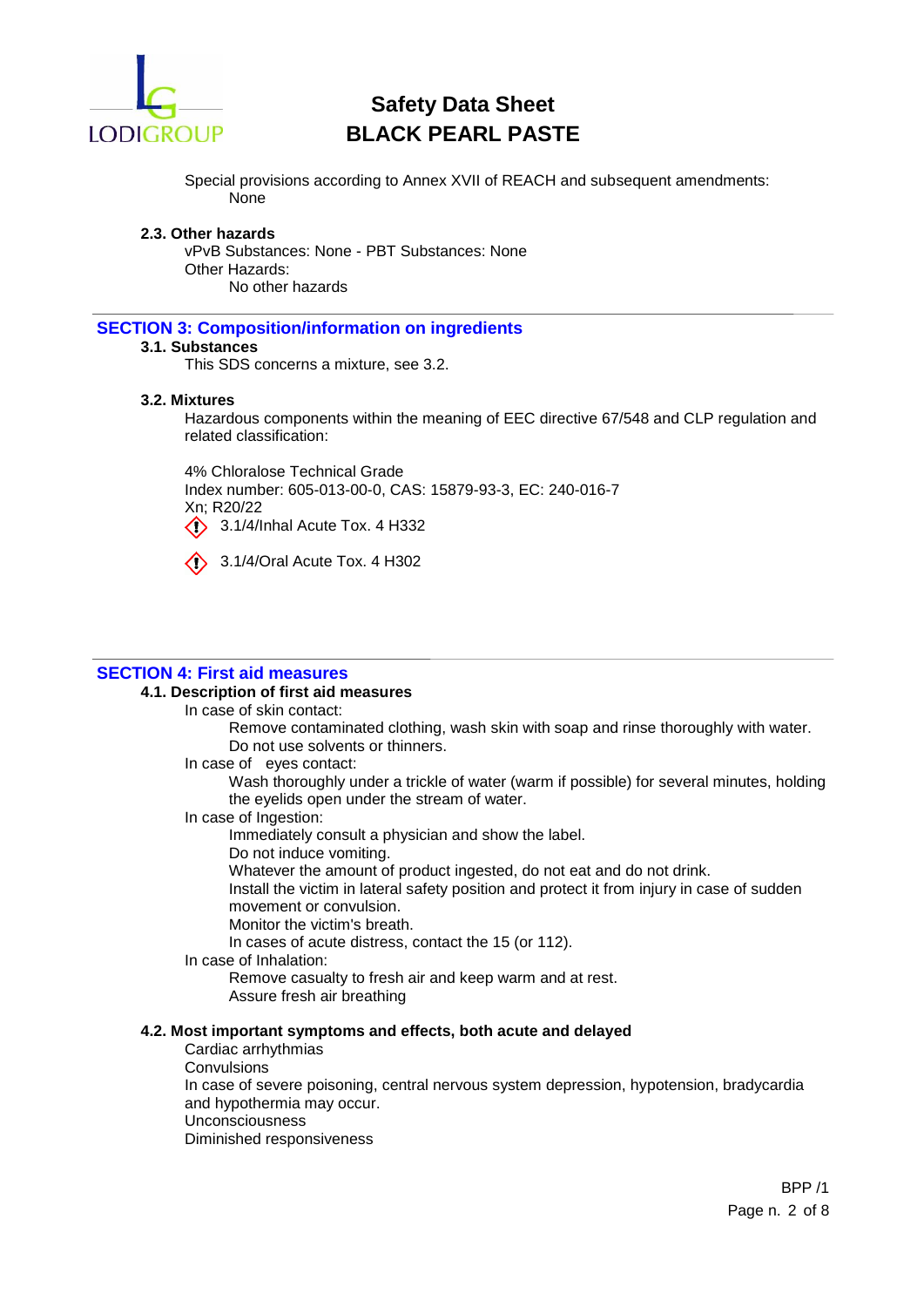

**Drowsiness** Inebriation

#### **4.3. Indication of any immediate medical attention and special treatment needed**

Treatment:

Contains a rodenticide which is a depressant of the nervous system and a convulsant . Bronchial obstruction early. Treatment is symptomatic, there is no antidote.

## **SECTION 5: Firefighting measures**

#### **5.1. Extinguishing media**

Suitable extinguishing media: Water. Carbon dioxide (CO2). Extinguishing media which must not be used for safety reasons: None in particular.

#### **5.2. Special hazards arising from the substance or mixture**

Do not inhale explosion and combustion gases. Burning produces heavy smoke.

### **5.3. Advice for firefighters**

Use suitable breathing apparatus .

Collect contaminated fire extinguishing water separately. This must not be discharged into drains.

Move undamaged containers from immediate hazard area if it can be done safely.

## **SECTION 6: Accidental release measures**

#### **6.1. Personal precautions, protective equipment and emergency procedures** Wear personal protection equipment. Remove persons to safety. See protective measures under point 7 and 8.

#### **6.2. Environmental precautions**

Do not allow to enter into soil/subsoil. Do not allow to enter into surface water or drains. Retain contaminated washing water and dispose it. In case of gas escape or of entry into waterways, soil or drains, inform the responsible authorities.

Suitable material for taking up: absorbing material, organic, sand.

#### **6.3. Methods and material for containment and cleaning up**

Rapidly recover the product. To do so, wear a mask and protective clothing. Wash with plenty of water.

## **6.4. Reference to other sections**

See also section 8 and 13

## **SECTION 7: Handling and storage**

## **7.1. Precautions for safe handling**

Do not eat or drink while working. See also section 8 for recommended protective equipment.

#### **7.2. Conditions for safe storage, including any incompatibilities**

Store in the original container Keep out of reach of children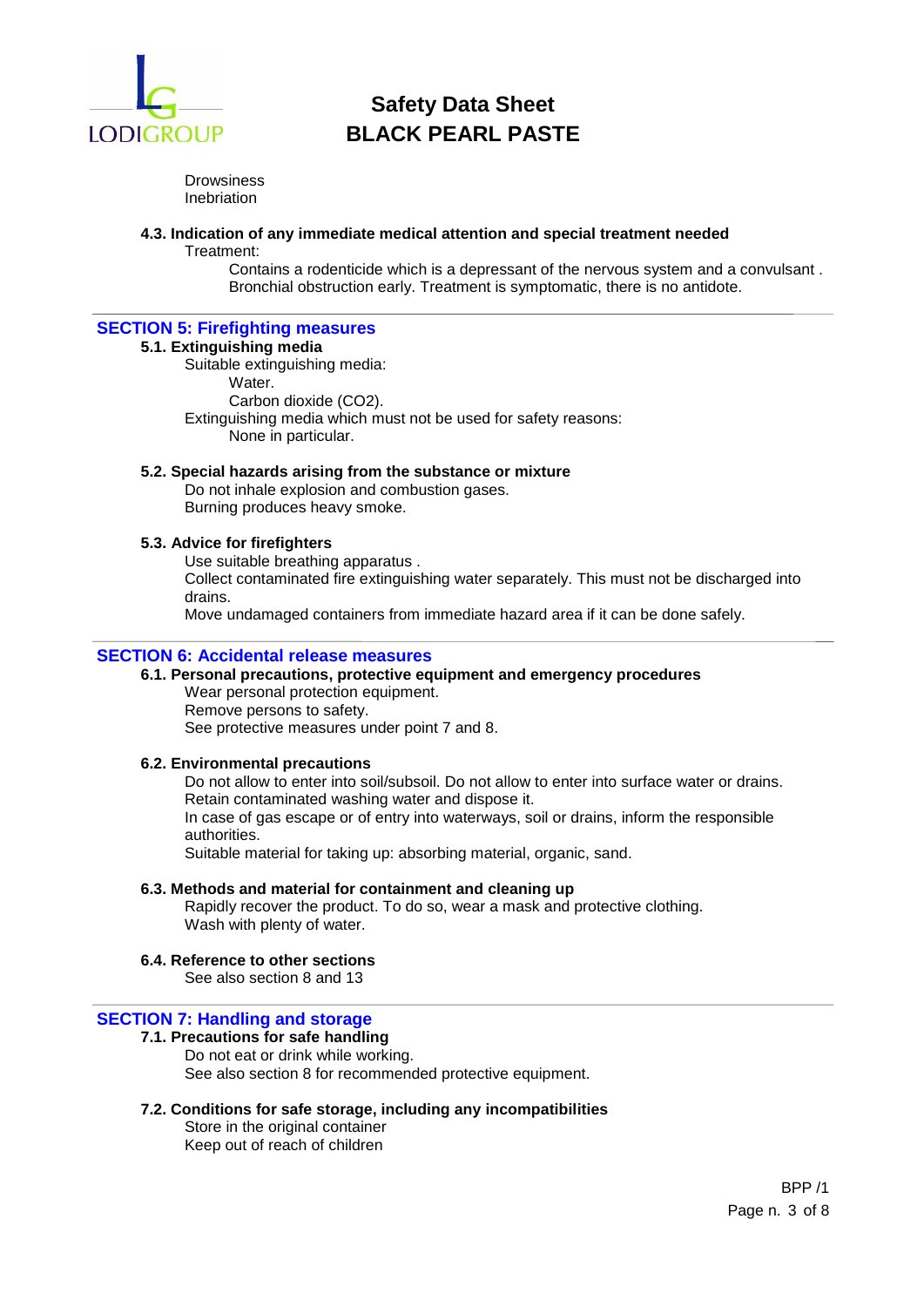

Keep away from food and drink and animal feeding stuffs Keep away from souces of ignition, heat and direct sunlight Keep away from food, drink and feed. Incompatible materials: None in particular. Instructions as regards storage premises: Adequately ventilated premises.

#### **7.3. Specific end use(s)**

None in particular

### **SECTION 8: Exposure controls/personal protection**

## **8.1. Control parameters**

No occupational exposure limit available DNEL Exposure Limit Values N.A. PNEC Exposure Limit Values N.A.

#### **8.2. Exposure controls**

Eye protection: None Protection for skin: No special clothing / skin protection equipment is recommended under normal conditions of use. Avoid contact with skin Protection for hands: Amateurs and non-professionals: the gloves are recommended. Professionals : The gloves are mandatory. Wash hands after handling. Respiratory protection: Not applicable Thermal Hazards: None Environmental exposure controls: Prevent access to children, pets and non-target animals. Avoid release in watercourses and sewers Place baits in areas not submersible and weatherproof.

## **SECTION 9: Physical and chemical properties**

#### **9.1. Information on basic physical and chemical properties**

| <b>Black Pasta</b> |
|--------------------|
| Light              |
| N.A.               |
| N.A.               |
| N.A.               |
| N.A.               |
| N.A.               |
| N.A.               |
| N.A.               |
| N.A.               |
| N.A.               |
| N.A.               |
| 1.177              |
|                    |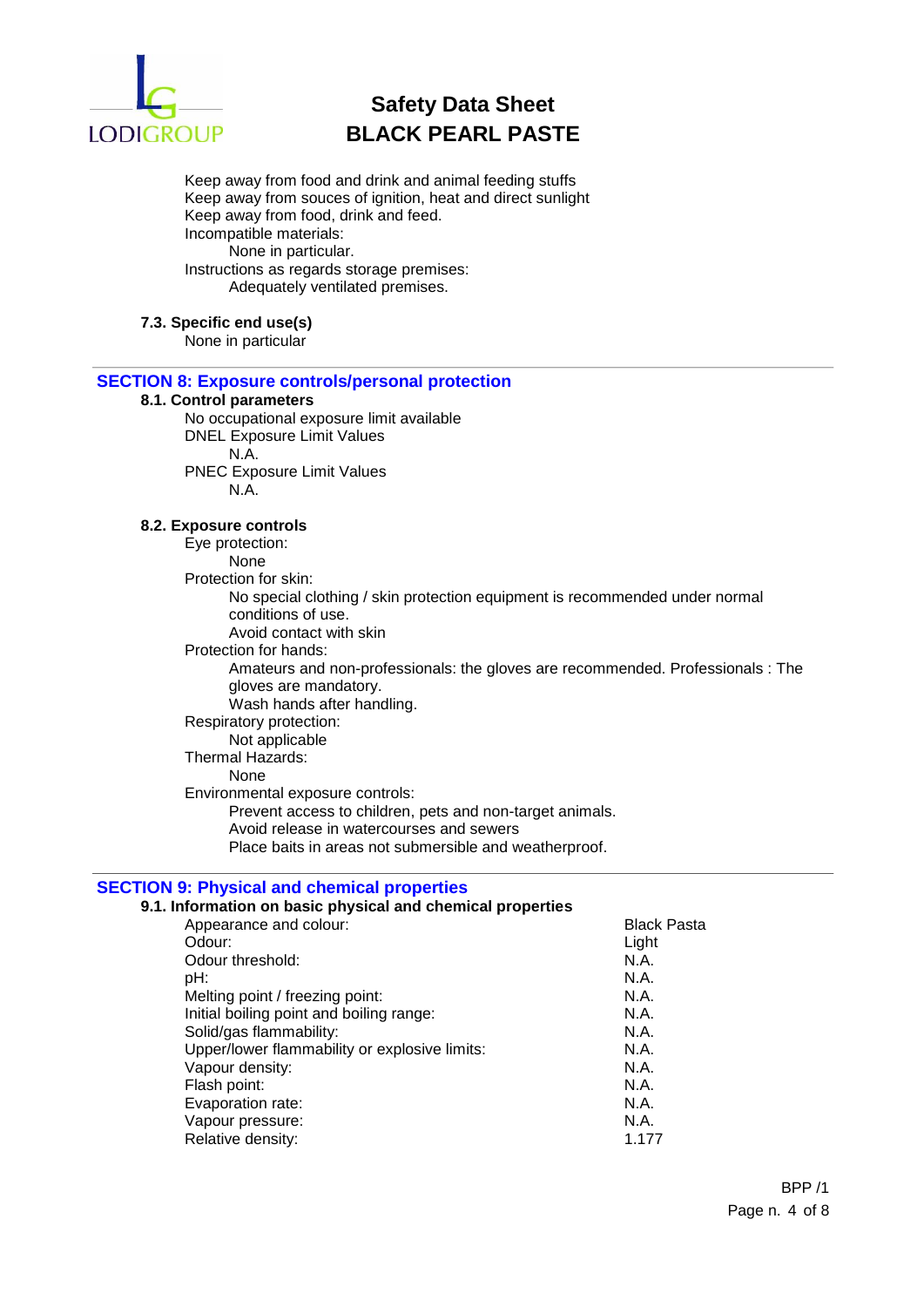

| Solubility in water:                     | N.A. |
|------------------------------------------|------|
| Solubility in oil:                       | N.A. |
| Partition coefficient (n-octanol/water): | N.A. |
| Auto-ignition temperature:               | N.A. |
| Decomposition temperature:               | N.A. |
| Viscosity:                               | N.A. |
| Explosive properties:                    | N.A. |
| Oxidizing properties:                    | N.A. |
| 9.2. Other information                   |      |
| Miscibility:                             | N.A. |
| Fat Solubility:                          | N.A. |
| Conductivity:                            | N.A. |
| Substance Groups relevant properties     | N.A. |

# **SECTION 10: Stability and reactivity**

#### **10.1. Reactivity**

Stable under normal conditions.

## **10.2. Chemical stability**

Stable under normal conditions.

- **10.3. Possibility of hazardous reactions** N.A.
- **10.4. Conditions to avoid** Stable under normal conditions.
- **10.5. Incompatible materials** None in particular.
- **10.6. Hazardous decomposition products** None.

## **SECTION 11: Toxicological information**

## **11.1. Information on toxicological effects**

# Toxicological information of the mixture:

## BLACK PEARL PASTE

- a) acute toxicity:
	- Test: LD50 Route: oral Species: Rat : > 5000 mg/Kg
- b) skin corrosion/irritation: Test: Skin Irritant - Route: dermal - Species: Rabbit - Slight to mild irritation. Always reversible.
- c) serious eye damage/irritation: Test: Eye Irritant - Route: ocular - Species: Rabbit - Slight to mild irritation. Always reversible.

Toxicological information of the main substances found in the mixture:

- Chloralose Technical Grade CAS: 15879-93-3
	- a) acute toxicity:
		- Test: LD50 Route: oral Species: Rat : = 400 mg/Kg Source: The Pesticide Manual
	- b) skin corrosion/irritation:
		- Test: Skin Irritant Species: Rabbit : No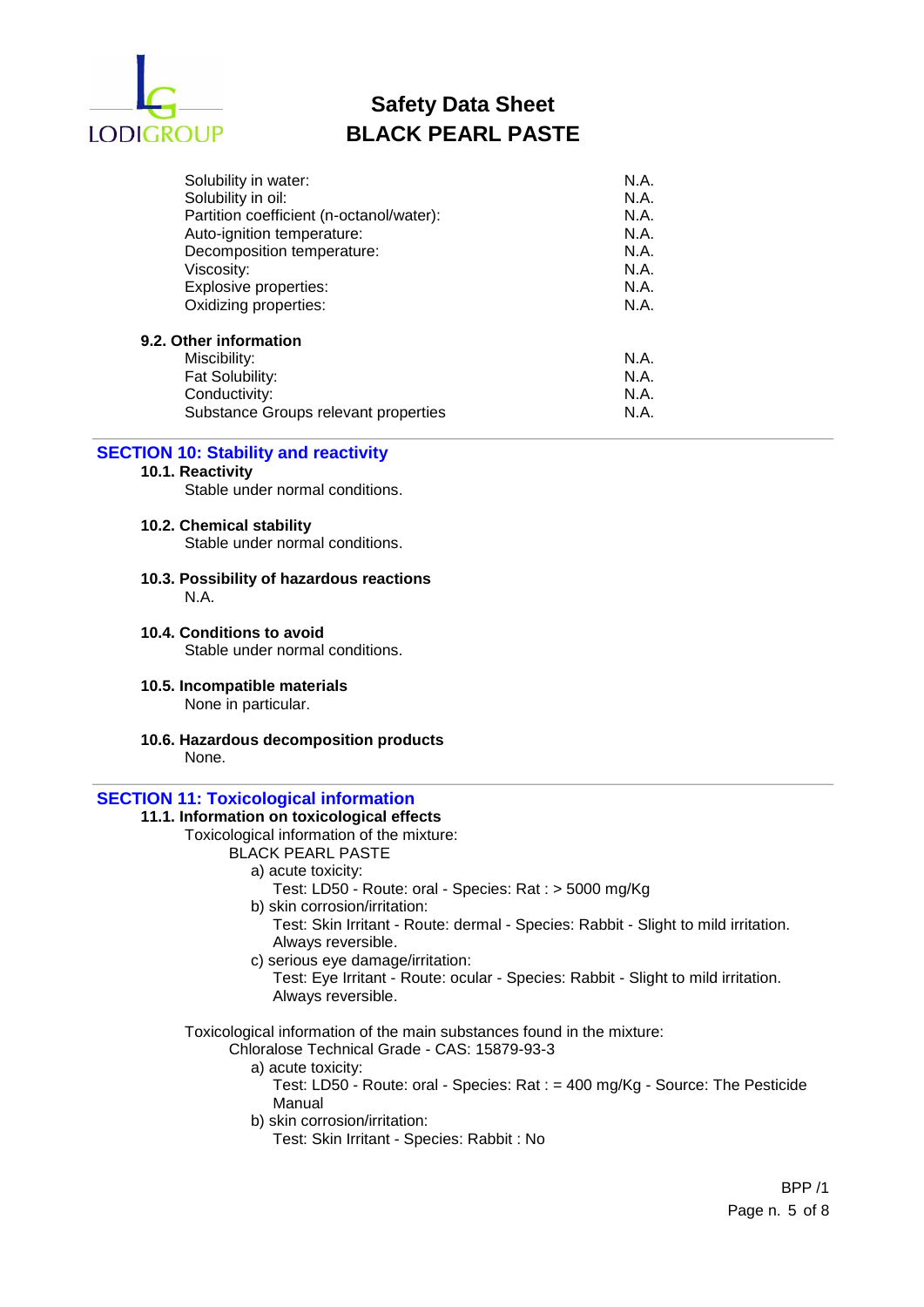

- c) serious eye damage/irritation: Test: Eye Irritant - Species: Rabbit : No
- d) respiratory or skin sensitisation:
	- Test: Skin Sensitization Species: Guinea Pig : No

If not differently specified, the information required in Regulation 453/2010/EC listed below must be considered as N.A.:

- a) acute toxicity;
- b) skin corrosion/irritation;
- c) serious eye damage/irritation;
- d) respiratory or skin sensitisation;
- e) germ cell mutagenicity;
- f) carcinogenicity;
- g) reproductive toxicity;
- h) STOT-single exposure;
- i) STOT-repeated exposure;
- j) aspiration hazard.

## **SECTION 12: Ecological information**

## **12.1. Toxicity**

Adopt good working practices, so that the product is not released into the environment. Chloralose Technical Grade - CAS: 15879-93-3

- a) Aquatic acute toxicity: Endpoint: EC50 Daphnia = 100 mg/L - Duration h: 48
	- Endpoint: EC50 Algae = 100 mg/L Duration h: 72
- **12.2. Persistence and degradability**

N.A.

- **12.3. Bioaccumulative potential** N.A.
- **12.4. Mobility in soil**
	- N.A.

# **12.5. Results of PBT and vPvB assessment**

vPvB Substances: None - PBT Substances: None

**12.6. Other adverse effects**

None

## **SECTION 13: Disposal considerations**

### **13.1. Waste treatment methods**

Recover if possible. In so doing, comply with the local and national regulations currently in force.

## **SECTION 14: Transport information**

## **14.1. UN number**

Not classified as dangerous in the meaning of transport regulations.

## **14.2. UN proper shipping name**

N.A.

**14.3. Transport hazard class(es)**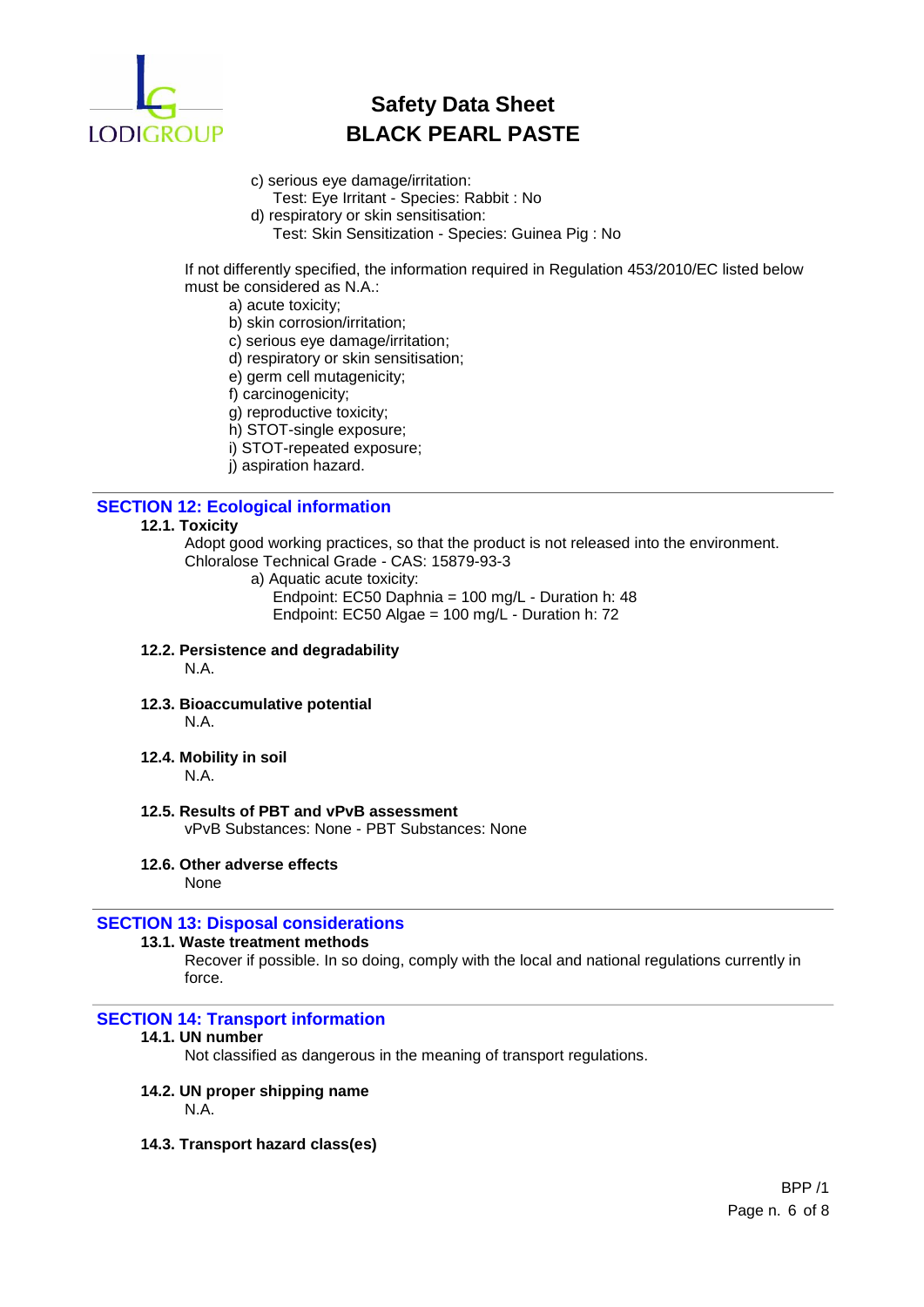

N.A.

- **14.4. Packing group** N.A.
- **14.5. Environmental hazards** N.A.
- **14.6. Special precautions for user** N.A.
- **14.7. Transport in bulk according to Annex II of MARPOL73/78 and the IBC Code** N.A.

## **SECTION 15: Regulatory information**

**15.1. Safety, health and environmental regulations/legislation specific for the substance or mixture**

Dir. 67/548/EEC (Classification, packaging and labelling of dangerous substances) Dir. 99/45/EC (Classification, packaging and labelling of dangerous preparations) Dir. 98/24/EC (Risks related to chemical agents at work) Dir. 2000/39/EC (Occupational exposure limit values) Dir. 2006/8/EC Regulation (EC) n. 1907/2006 (REACH) Regulation (EC) n. 1272/2008 (CLP) Regulation (EC) n. 790/2009 (ATP 1 CLP) and (EU) n. 758/2013 Regulation (EU) n. 453/2010 (Annex I) Regulation (EU) n. 286/2011 (ATP 2 CLP) Restrictions related to the product or the substances contained according to Annex XVII Regulation (EC) 1907/2006 (REACH) and subsequent modifications: Restrictions related to the product: No restriction. Restrictions related to the substances contained: No restriction. Where applicable, refer to the following regulatory provisions : Directive 2003/105/CE ('Activities linked to risks of serious accidents') and subsequent amendments. Regulation (EC) nr 648/2004 (detergents). 1999/13/EC (VOC directive) Provisions related to directives 82/501/EC(Seveso), 96/82/EC(Seveso II): N.A.

## **15.2. Chemical safety assessment**

No

## **SECTION 16: Other information**

Full text of phrases referred to in Section 3: R20/22 Harmful by inhalation and if swallowed.

H332 Harmful if inhaled. H302 Harmful if swallowed. This document was prepared by a competent person who has received appropriate training. Main bibliographic sources: